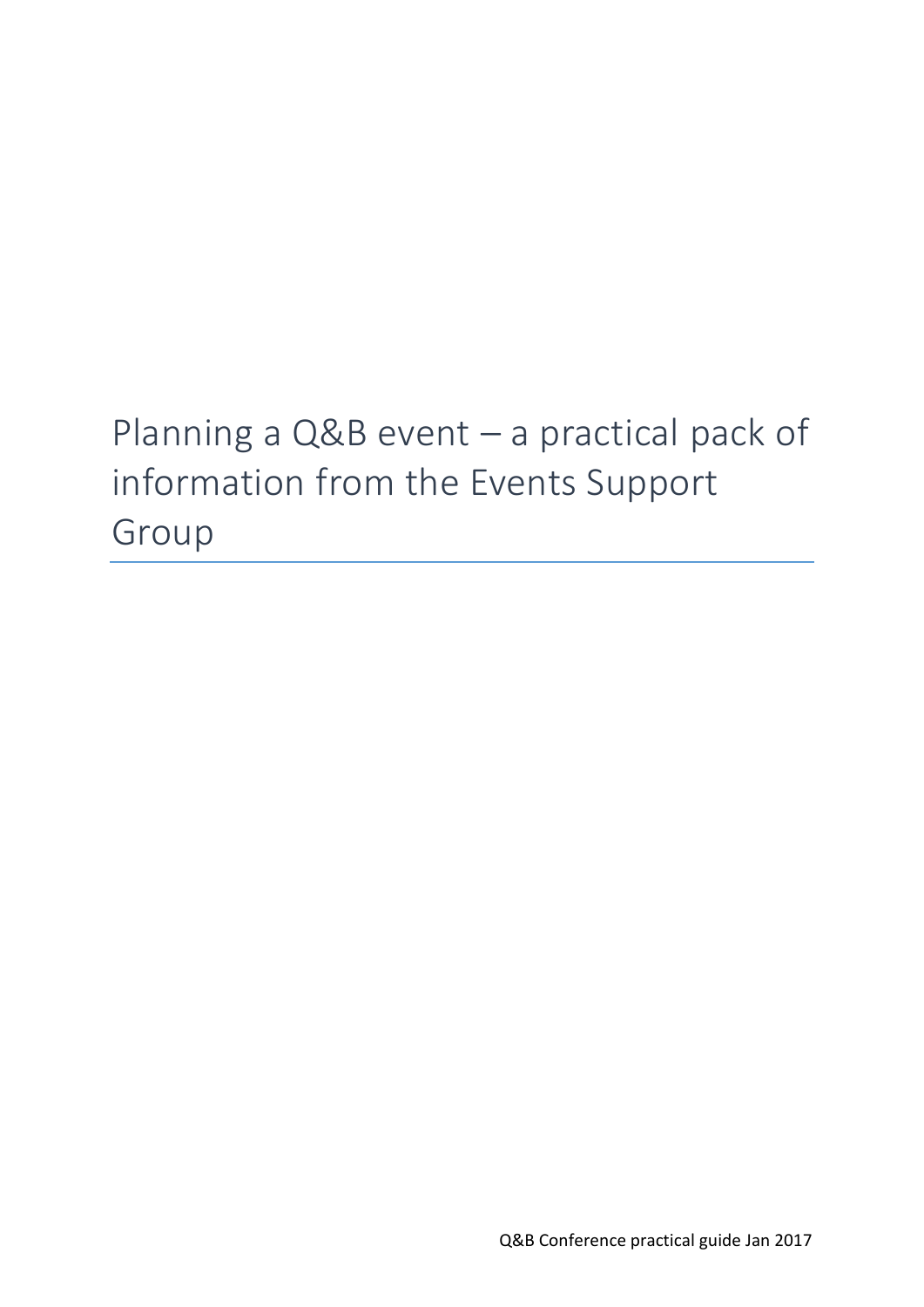| Questions to ask to help you make that decision: Error! Bookmark not defined. |  |
|-------------------------------------------------------------------------------|--|
| O.k. You've decided to do the catering in house: Error! Bookmark not defined. |  |
|                                                                               |  |
|                                                                               |  |
|                                                                               |  |
|                                                                               |  |
|                                                                               |  |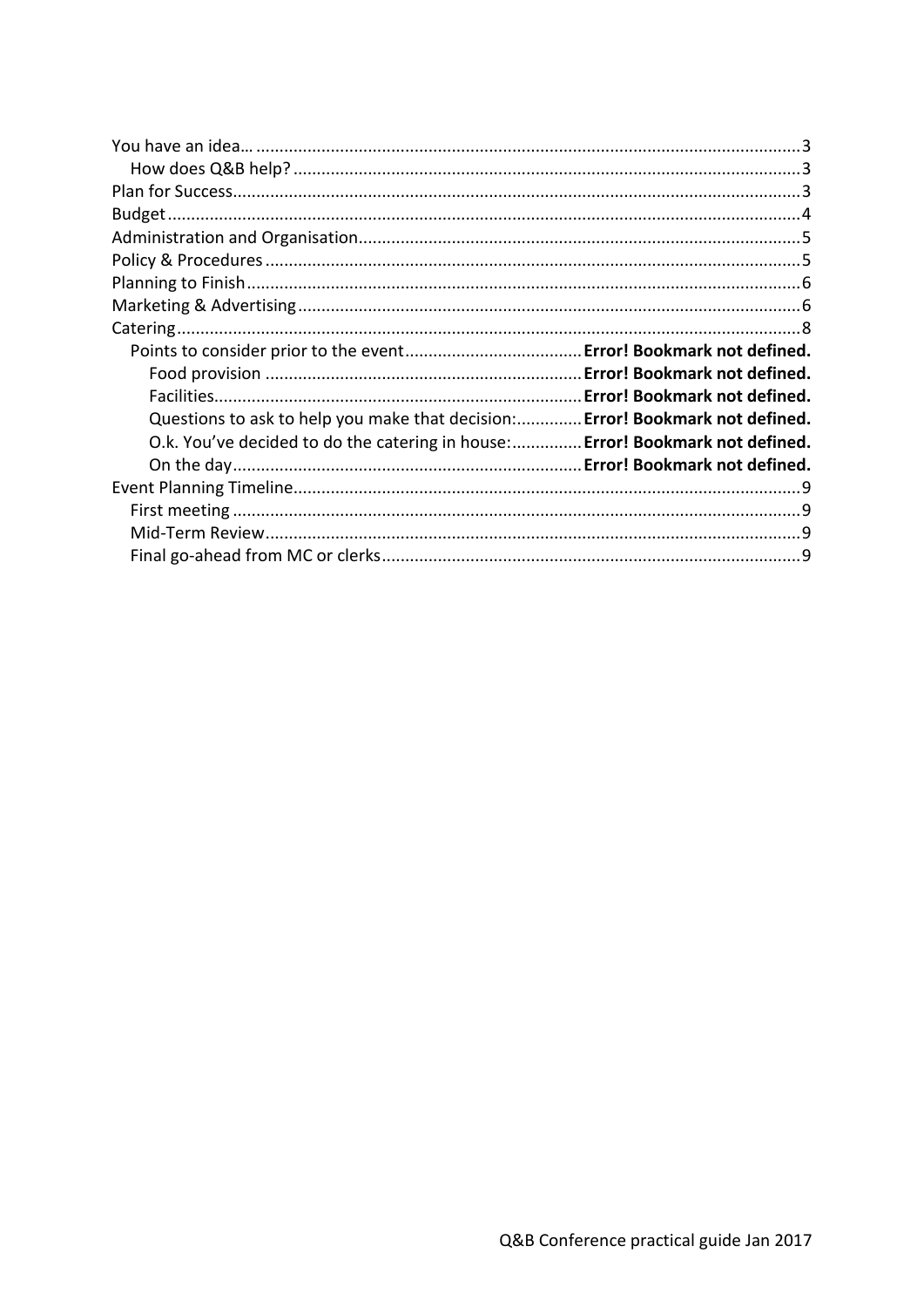## You have an idea…

Growing your event – the idea isn't enough; you need a team to help you produce and run the event. A core of three to five people is a good number; don't go too big you can always ask for more help later.

## *Where can you find these team members?*

- Approach your local and area meeting
- Think of other Ffriends you know who might be interested.
- Ask for an email to be circulated to Q&B membership for additional interested volunteers.

### How does Q&B help?

- The events support team will act as a sounding board, link you into the Management Committee and help you with practical questions.
- Treasurer will work with you to cover costs and handle the booking/ticket monies and to refund expenses.
- Communications Team will help with marketing
- Ensures that the event and your team are covered under the group insurance
- Provides access to the email mailing list, other media and Quaker contacts
- Gives space on the Q&B website and will help in publicising the events.

## Plan for Success

Every event has different goals and objectives. Just as with every organization, it is often the case that your event will have less money and other resources than it needs to achieve all of its aspirations. So, there must be choices made among the objectives so that the most important ones are achieved. Achieving those goals will then be a measure of the success of your event. These goals and objectives will be different for each event but should consider:

- The gathering theme should support the charitable objectives and aims of Q&B (and needs to be approved by the Management Committee.)
- The event should have a Quaker feel build in times of silent reflection, 10 minutes before starting, 5 minutes after lunch, 30-45 minutes at the end.
- Desires and Expectations of the attendees including location, accessibility and catering.
- Number of attendees and who they are (Q&B members or potential members only? Q&B members and the general public, press etc.)
- Net proceeds Q&B events aren't expected to make a profit, but should aim to cover costs. There may be times this isn't appropriate, but any financial decisions should be referred to the Event Support liaison person and the Q&B Treasurer.

Once you have come up with a theme and vision for the event you can start to plan with a budget.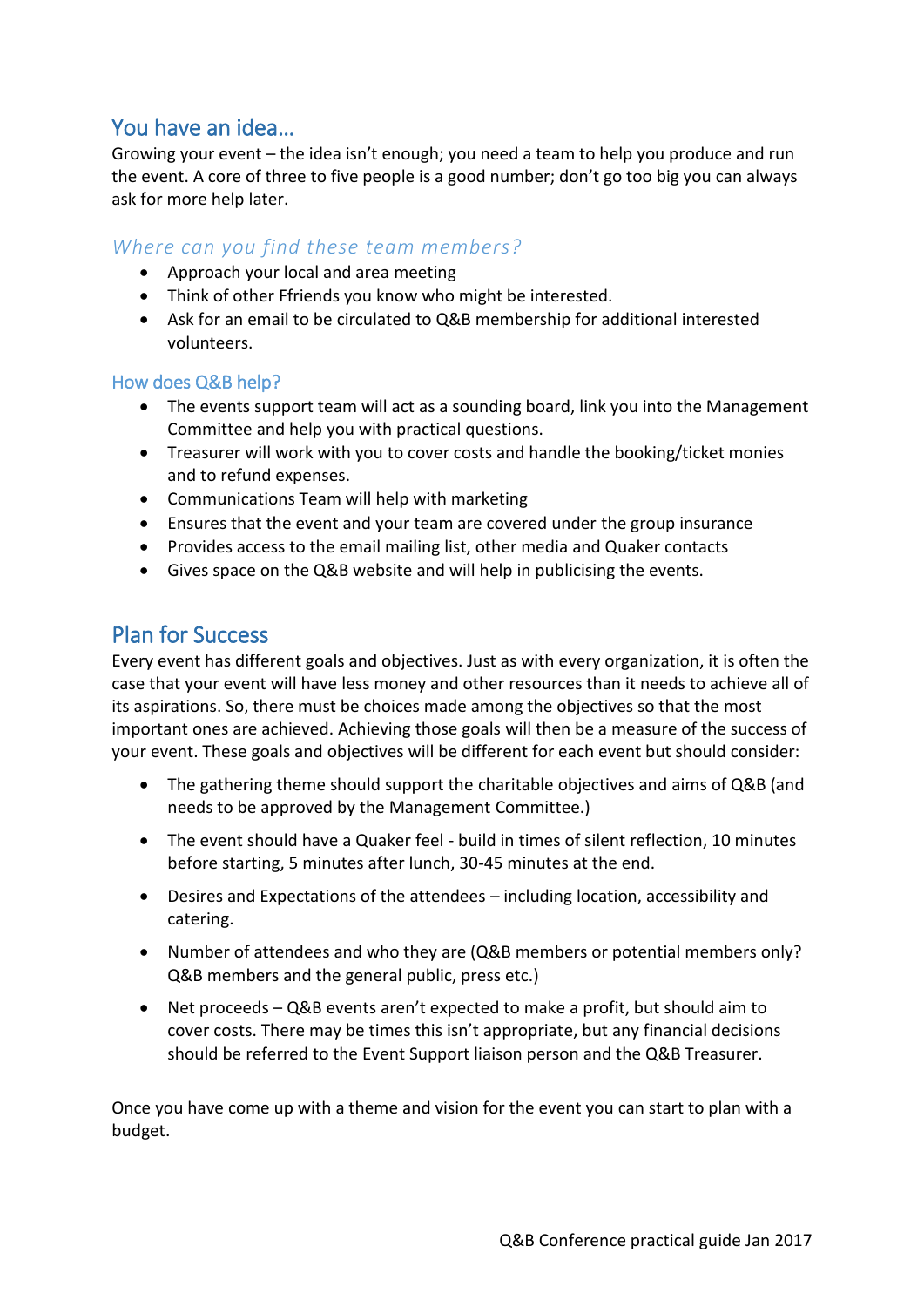## Budget

Q&B is a members funded organisation, and does not usually receive any monies from other organisations. We need to ensure that the money is spent in ways that match our charitable objectives and that Q&B's Trustees, and its members, would approve of.

While Q&B does not usually seek organisations to sponsor its events, event organisers may suggest an organisation with strong ethical credentials to the Management Committee. If they grant approval than sponsorship can be arranged.

However, the main source of income is from ticket sales for events – either for a specific item such as goody bags or refreshments, or to help pay for the running of the event (usually speakers' fees and other expenses).

- Suggested ticket cost x number of attendees = provisional budgetary figure.
- Be aware that you will be spending money before the tickets are sold. Have someone appointed to handle the money and liaise with the Treasurer.
- There is bursary help available which can cover some of the losses.

The budget, which needs to be approved in advance by at least the Clerks and Treasurer, should include the costs of:

- Room hire, with quotes from more major hirers, e.g. Friends House.
- Catering, again with quotes.
- Promotion, e.g. the price of a diary entry in the Friend.
- Equipment hire, again with quotes.
- Speaker expenses and fees, with written agreements between parties.
- Together with a rough estimate of the number of attenders required to break even.
- There may also be marketing, printing or advertising costs.

Q&B don't usually expect to pay organisers more than travel expenses – any fees must be approved by the clerking team or Management Committee.

Don't forget to ask about Quaker or charitable discounts. At Friends House, as a Recognised Quaker Group, we get 50% discount on room hire and equipment and 30% discount on food. Please note they don't show this on the quote, so ensure you've factored this into your budget.

You will need to have ticket prices for Q&B members, non-members, and students. Consider prices for other groups, such as those attending on behalf of an organisation whose tickets will be paid for by that organisation. Because of the average age of Quakers in BYM we do not offer senior discounts.

In line with our charitable objectives we offer bursaries – currently £10 paid by the attendee, with the remainder paid by Q&B. Check this, or agree an amount or number with the Treasurer.

There are a number of methods of collecting payment:

Cash on the door (only for bursary payments of £10).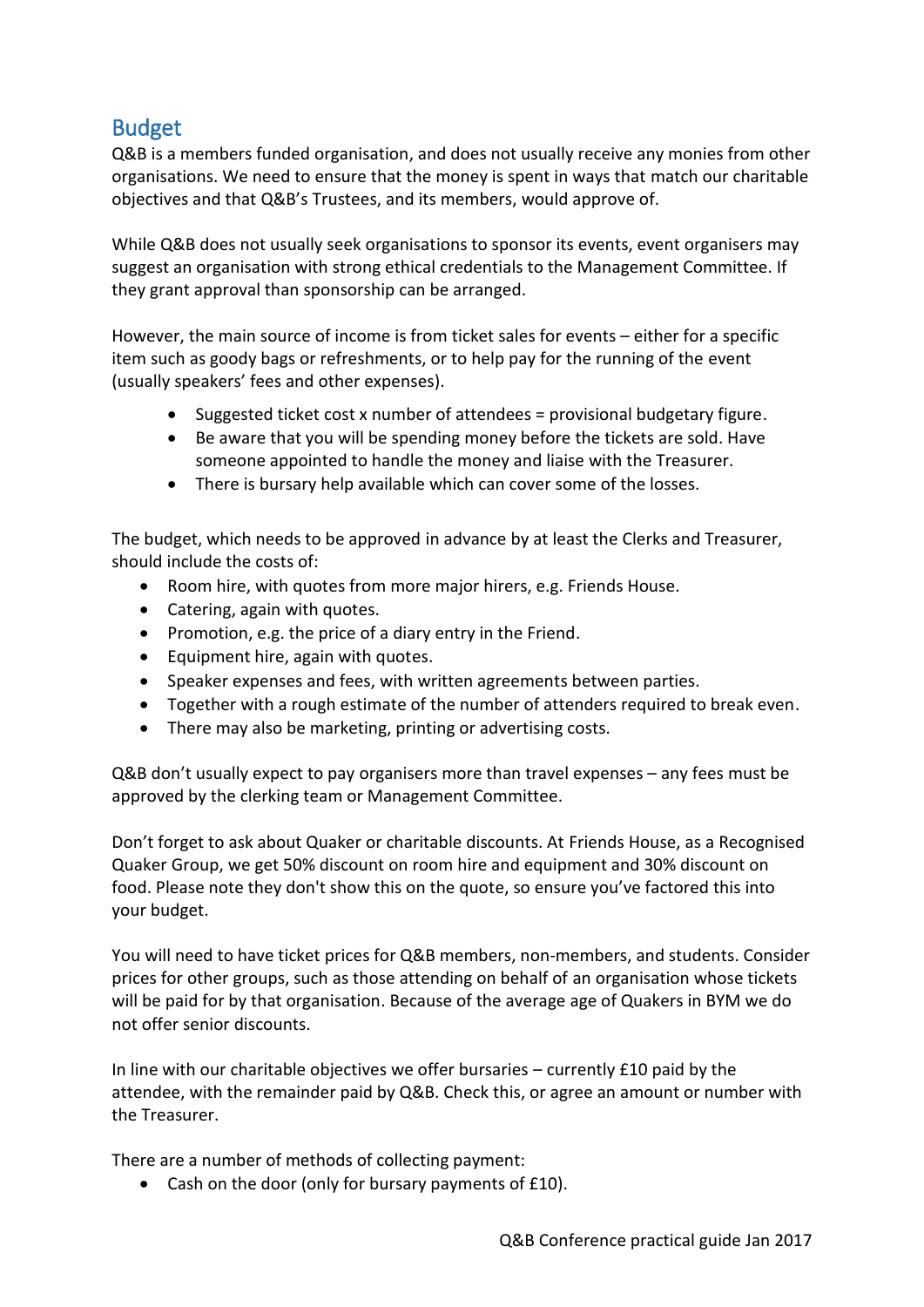- Cheques sent directly to the Treasurer.
- BACS payments made directly into the Q&B bank account.
- PayPal, where we can insert a button directly onto the Q&B webpage promoting the event.
- Eventbite, where promotional information needs to be included on their website.

Be aware that if people pay through PayPal or Eventbrite we pay fees for processing, albeit at charity rate, so we don't get the full ticket value. Ask the Treasurer for the current rate.

## Administration and Organisation

You may want to have a generic email account to keep track of correspondence, especially if there is more than one person dealing with this. Q&B can provide access to one web based email account.

You need an accurate master attendee sheet with names, email addresses, and fees paid. We don't charge for carers who attend with participants, but the participant is charged.

Look at the *Planning a Q&B event – a practical checklist from the Events Support Group* document for more specific room and team suggestions.

Although you are creating a team to organize and run this event, you are not alone – Q&B Management Committee and the clerking team will be available to answer questions, approve decisions, and supply money, and you will have a liaison who will remind you of the time frames for those decisions (set by the twice a year MC meetings, clerks will make decisions between times).

Please note: As a Q&B supported event the format and content of the day will be the result of joint decision-making by the committee and the event organisers.

The Q&B committee's expectations of the event, in terms of charges, attendance, speakers, publicity, format, etc.

## Policy & Procedures

Q&B have a policy:

To make their events Accessible, Ethical & Sustainable:

- Make sure the venue is wheelchair friendly, has a hearing loop, etc.
- Think about when and where we hold events how will people get there? Consider public transport availability.
- Q&B catering is vegetarian. Consider where the catering is coming from.
- Ensure no disposable cutlery/crockery.

Q&B also have event insurance; the policy is available in the policies section of the website and further particulars can be obtained from the Treasurer.

For more practical advice read through the CLAS guidance supplied in this pack.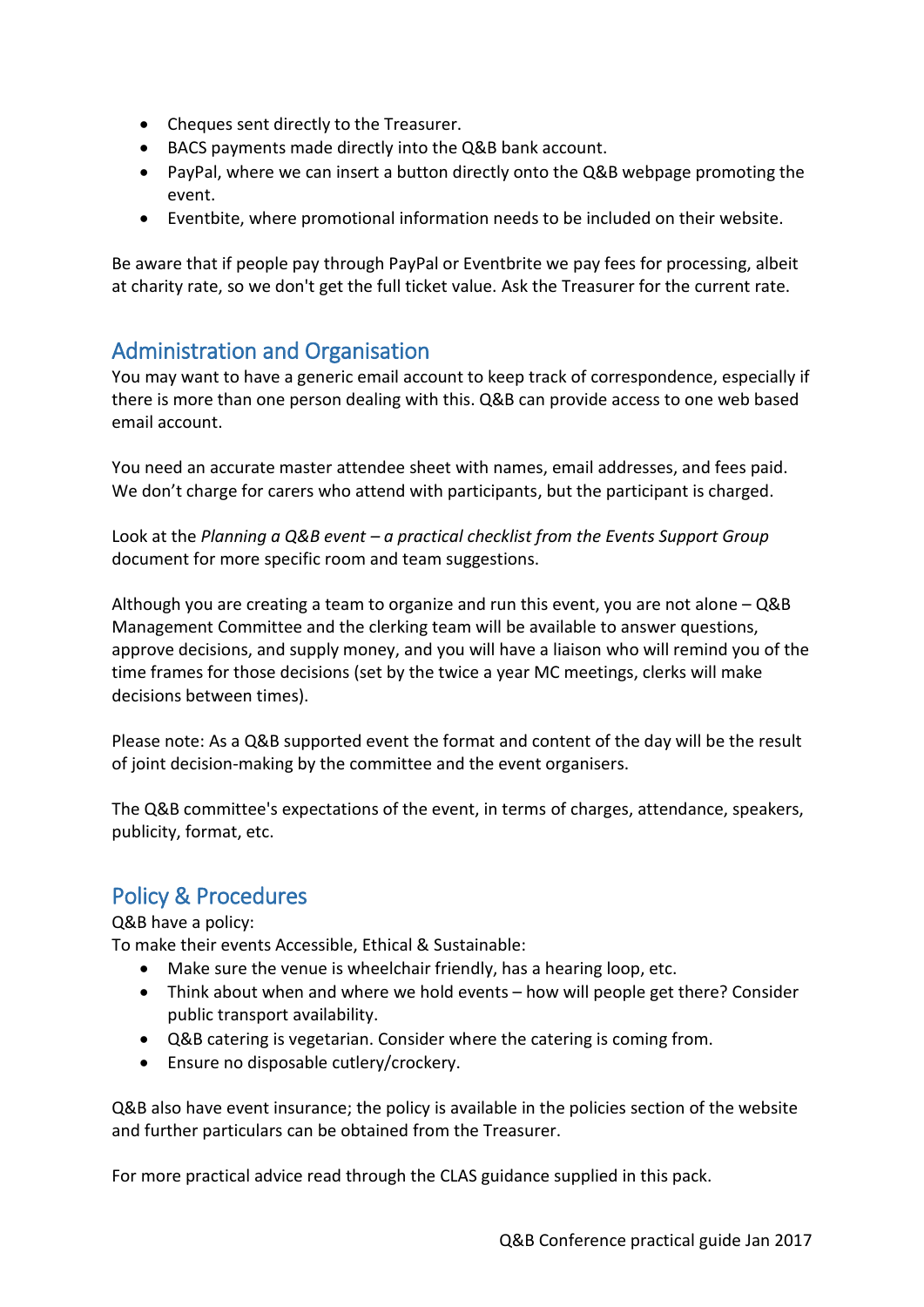# Planning to Finish

- When you started the planning what did you expect or hope that attendees would leave with?
- What do you need to do to make that possible?

Q&B website can host audio or videos of the events, and hold downloads of documents created before or after the events.

You will need to have permission from the speakers to put audio or videos and documents onto the website. To avoid confusion, ensure that permission is in writing with clear guidelines as to what is expected on both sides.

# Marketing & Advertising

This is how you will get people to know about the event and decide to attend. Q&B has a website which has the most information.

Any Marketing, from email to press release (to be put onto the Q&B website, circulated to other organisations or press) needs an:

- Event title (and usually sub-title)
- Overview paragraph, to whet the appetite
- A programme, including times and speaker profiles

Emphasise in promotion emails that bursaries are available. We hope to have at least two recipients per event to comply with our charitable objectives.

Regular emails to all Q&B members, and those on the separate Email Only list, should be scheduled. These people are the main source of ticket sales. There should be at least four of these 'mass' emails, and they need to be adjusted each time to bring in new appealing flavours – do not repeatedly sent the same information or people will become irritated and disengaged. Each email should include a link to the relevant Q&B event webpage, containing further information and the opportunity to sign up and pay to attend.

A diary entry should be placed in the Friend, usually for six weeks from two months before the event. Also consider writing a short news article introducing the event to be send to the editors. News of the event can also be sent to Friends Journal in the United States.

Create a leaflet, using the Q&B logo and house style, to be circulated to the Q&B mailing list, added to the website as an image, and be downloadable for members to take to their meetings.

Consider who else may be interested in attending and send them an introductory email with a copy of the leaflet:

- Other Quaker informal groups.
- Local Quaker Meetings (Q&B clerks have a database of clerk emails).
- Quaker, other faith or secular schools.
- Community groups local to the area.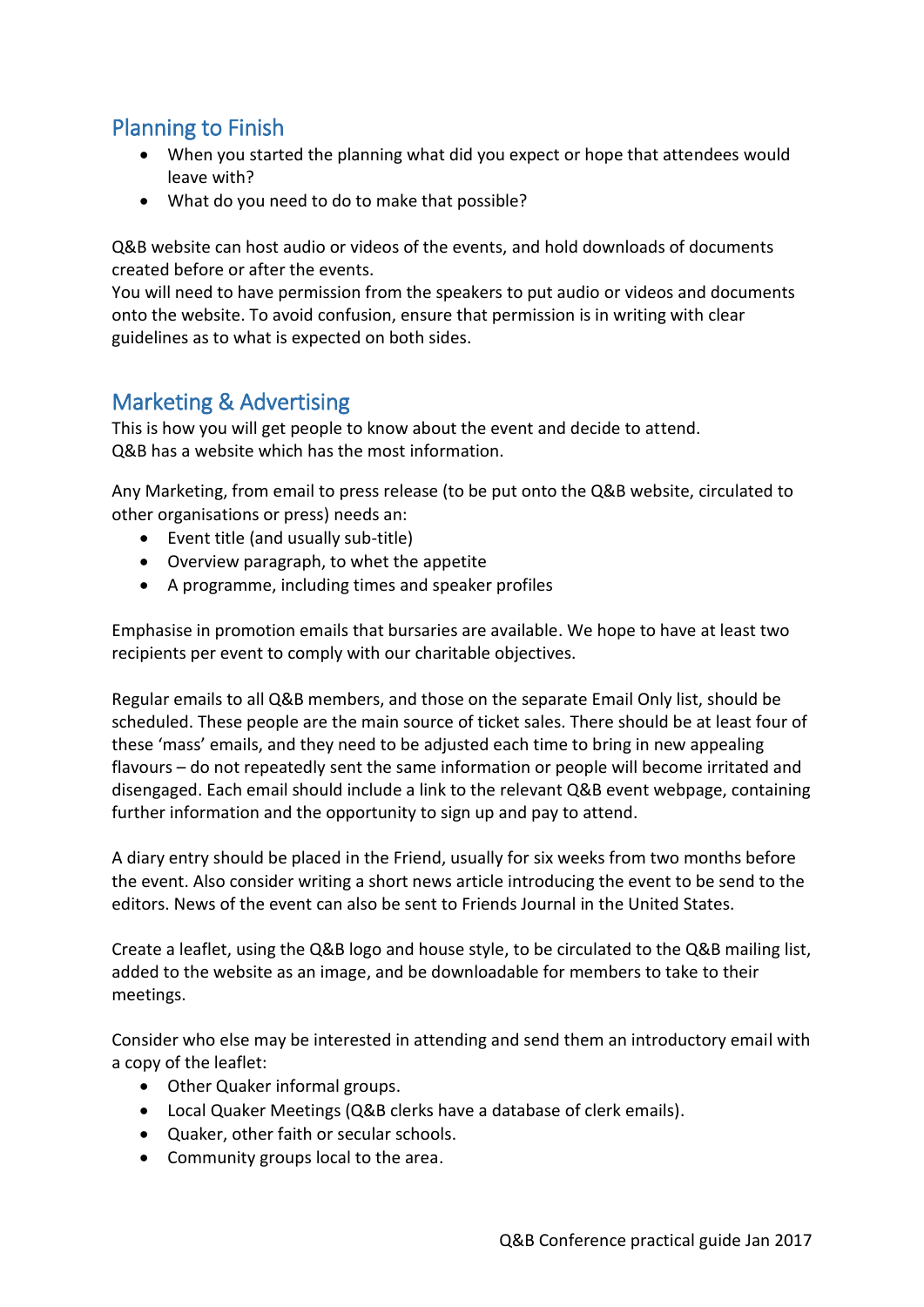If you are organising an event and think that the appeal is wider (for the Event) and want to produce a press release or similar please consult with your liaison person and ensure that the wording has been approved before it is sent out.

Consider if it is necessary to print out copies of the leaflet – this may be useful if you are able to circulate them at another event such as Area Meeting, an event or YM.

Q&B have a LinkedIn group, a Facebook page, and a Twitter account – all three can be used to publicise your event.

You can ask local Quakers to promote the event at their meeting, either through Notices, copies of the leaflet, or a poster on their noticeboard.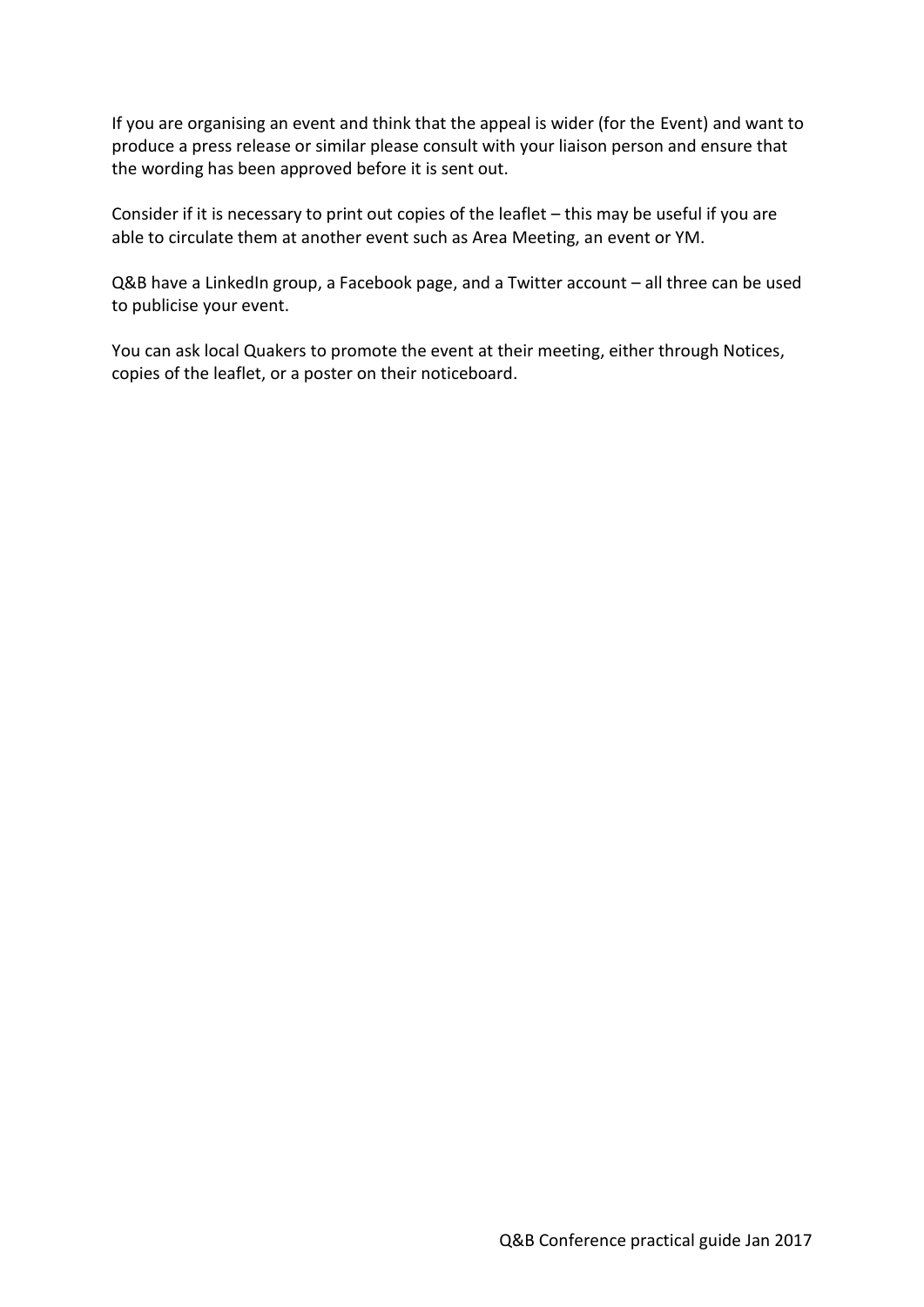# **Catering**

During the planning (and selection!) stage ask the venue about catering. Check if you are allowed to bring and serve food at the venue, and if there are any restrictions regarding where food can be served and consumed.

Once you know this, you can decide if the event should be professionally catered (some venues insist on this), or done in-house by a team of volunteers. When making this decision, consider the following points:

- What facilities are there at the venue?
- Are there ways to store food, such as a fridge or freezer? Where are they located?
- What cooking appliances are there? Oven, microwave, stove? Are there cooking utensils provided?
- Is there a boiler or urn, or some other way to make hot drinks in bulk?
- Are there sufficient serving dishes, cutlery, crockery, and cups for the number you are expecting to attend?

If you decide to do the catering in-house, refer to the Q&B Catering Guidelines document.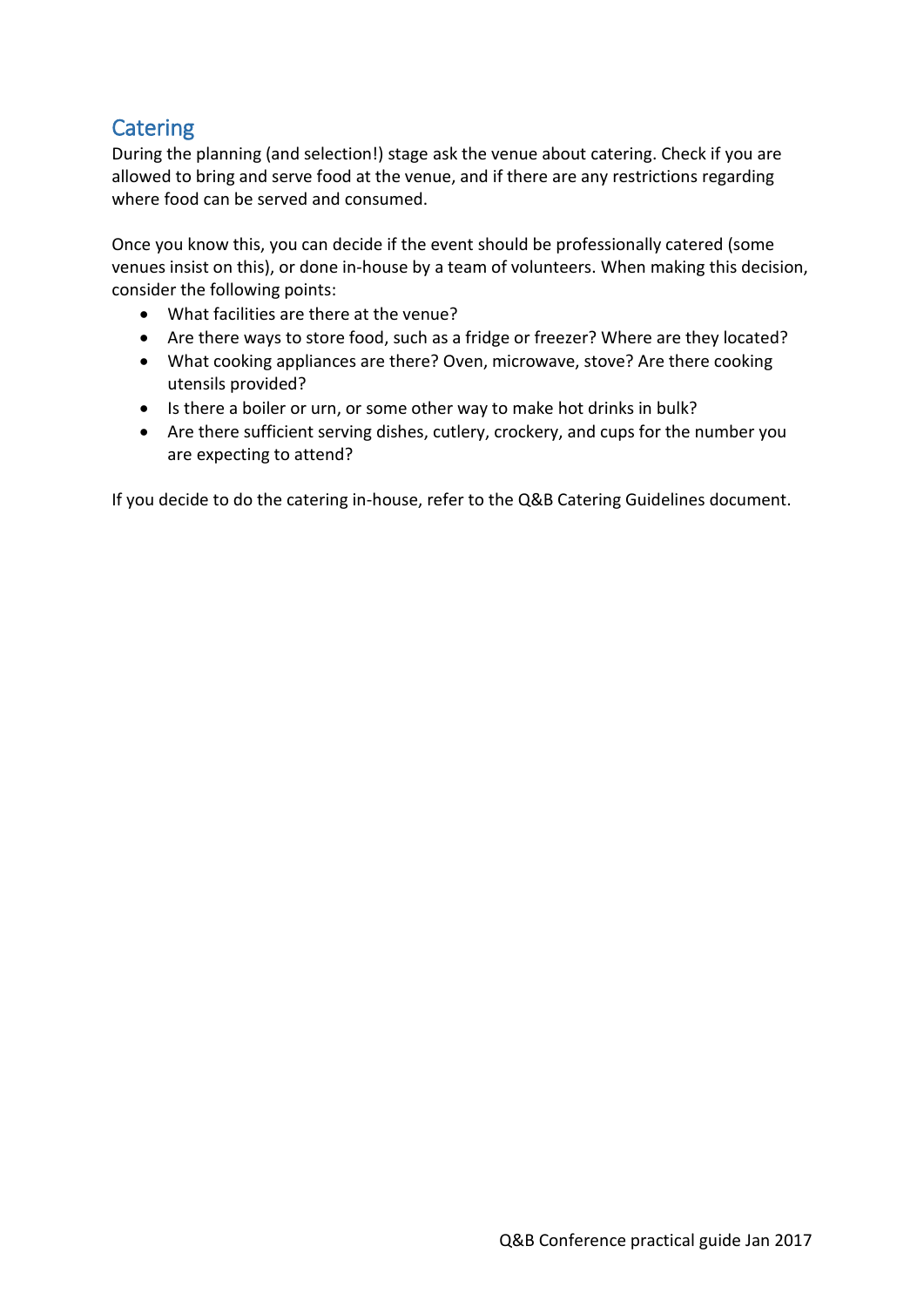# Event Planning Timeline

Theme suggested, accepted and approved at Management Committee Liaison person appointed by Management Committee or Event Support Group

Small group formed around original volunteer to support and shape the event.

### First meeting

(usually video or conference call) Clarifies theme & expectations from Management Committee.

#### Mid-Term Review

Review progress so far, date & venue approval (if not before) Report to Management Committee should include budget, expected numbers etc.

### Final go-ahead from MC or clerks

Date of this will depend on cancellation terms & conditions at the venue.

Maybe outline a process (e.g., start with a kick-off conference call, followed by a mid-term review, and the final go-ahead)

#### **Event Timetable**

- 12 months ahead date set and venue booked for the next event of type, e.g. either Gathering in April/May at a Quaker Meeting House other than Friends House, or Conference in late November at Friends House, where at this stage a standard booking can be made for the George Fox room, with 40 people for a Working Lunch, with a PA System.
- 6 months ahead organisers identified, most likely volunteered. A subject is selected or picked and an outline proposal is written on the subject to be explored and how this will happen with hopefully suggested speakers and format for the day.
- $\bullet$  4 months ahead an outline programme and budget is available for approval by O&B Officers. Assuming these are then agreed to, monetary spend can be committed to by the organisers and the real event preparation work can begin, including arranging speakers. Also, ticket prices are set at this time to show how the budget might balance.
- 3 months ahead (if not before) start promotion activities based on the outline programme and ticket prices, including to the Friend, Q&B members, other Quaker organisations and relevant organisations and people outside of the Quaker community.
- Also 3 months ahead, and ongoing to the event date itself keep going around a constant loop of:
	- a refining the content of the day and updating the information available for promotion, including on the Q&B website.
	- b collecting revenue from paying attendees and monitoring how this is faring against the agreed budget.
- 2 months ahead for Friends House events, this is the time when we need to decide whether the event is viable to go ahead. Similarly, for events not at Friends House, a